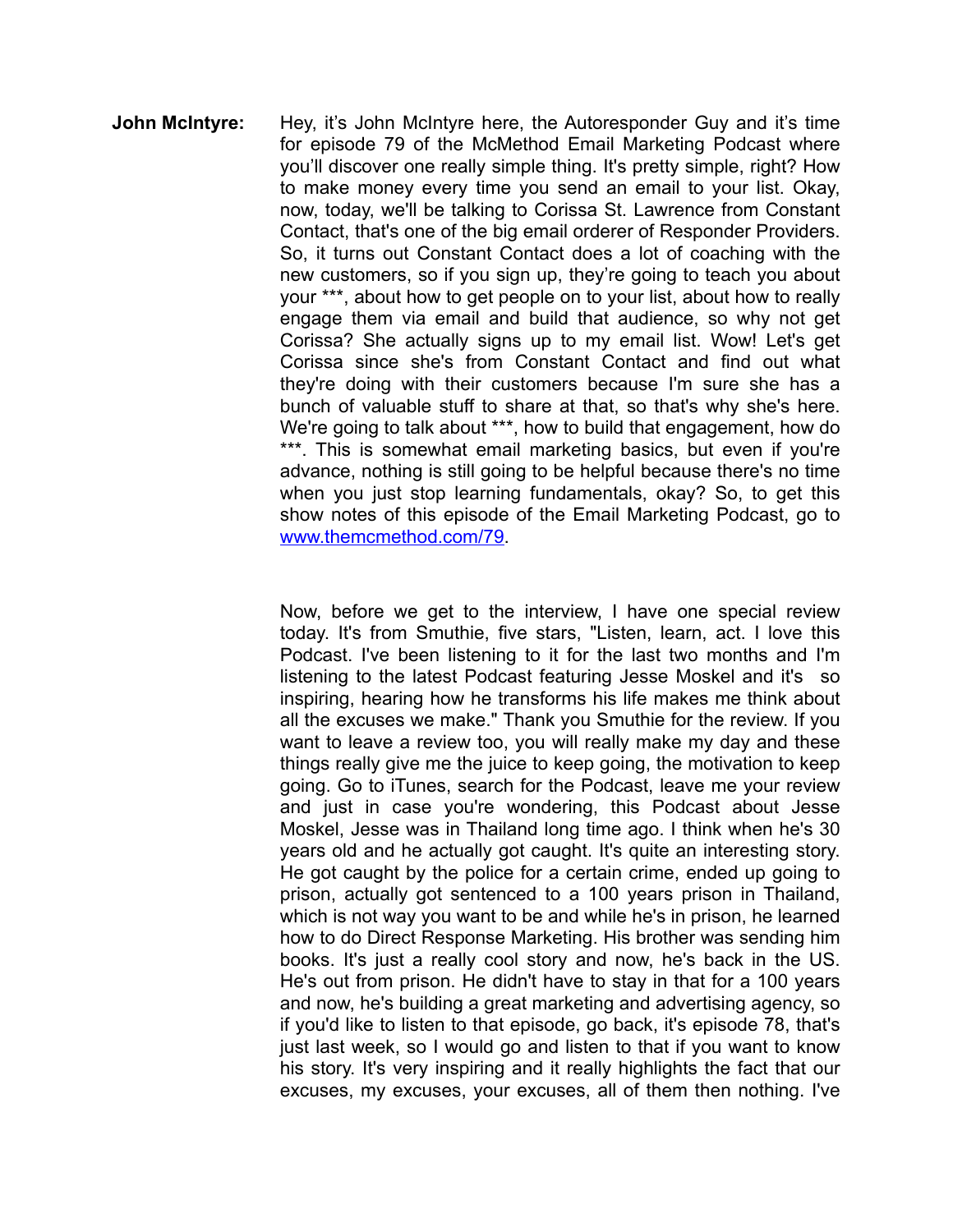never gone in prison, chances that I might do. So, that's the Podcast, go and listen to that. Other than that, let's get on into this interview, this audio training with Corissa St. Lawrence from Constant Contact.

 It's John McIntyre here, the Autoresponder Guy. I'm here with Corissa St. Lawrence from Constant Contact. She's the Director of Regional Development in Southern California. Now, Corissa signed up and then she came through my email list. It's some point in the last three months or so and I saw that she's from Constant Contact and I'm always looking for people from some of the email marketing service provider that are out there to get that perspective on email marketing and find that how they're different and what they're up to because they all have a unique perspective, a unique angle to add to the, I guess the marketing discussion or the email marketing discussions and today, we were just chatting - is that Constant Constant is a really good for people whose, say non marketers and they're not amazing copywriters or amazing conversions specialists or anything like that, just small business and they understand they need to be marketing online with email, all that stuff, so that's Constant Contact specializes in is helping those people, so we going to talk today about some of those stuff that Corissa and the team of Constant Contact, what they do to work with this non marketer in service, some of the stuff that they teach them and what they suggest and the actions that they give them because there's a lot of coaching involved, which I thought was really cool, so to answer that, in just a minute. Corissa, how are you going today?

- **Corissa:** I am going really well, John. So nice to be on the broadcast of this. Thank you so much for having me on.
- **John:** It's good to have you on. I mean, we went back and forth, for I say, a good month and a half trying to sort that time, that's just what happens sometimes. You know what I heard, you just said you would come out to Thailand in couple of months.
- **Corissa:** Yes, I cannot wait. It's been on our list for a long time to come and visit, so it's going to be awesome. Can't wait.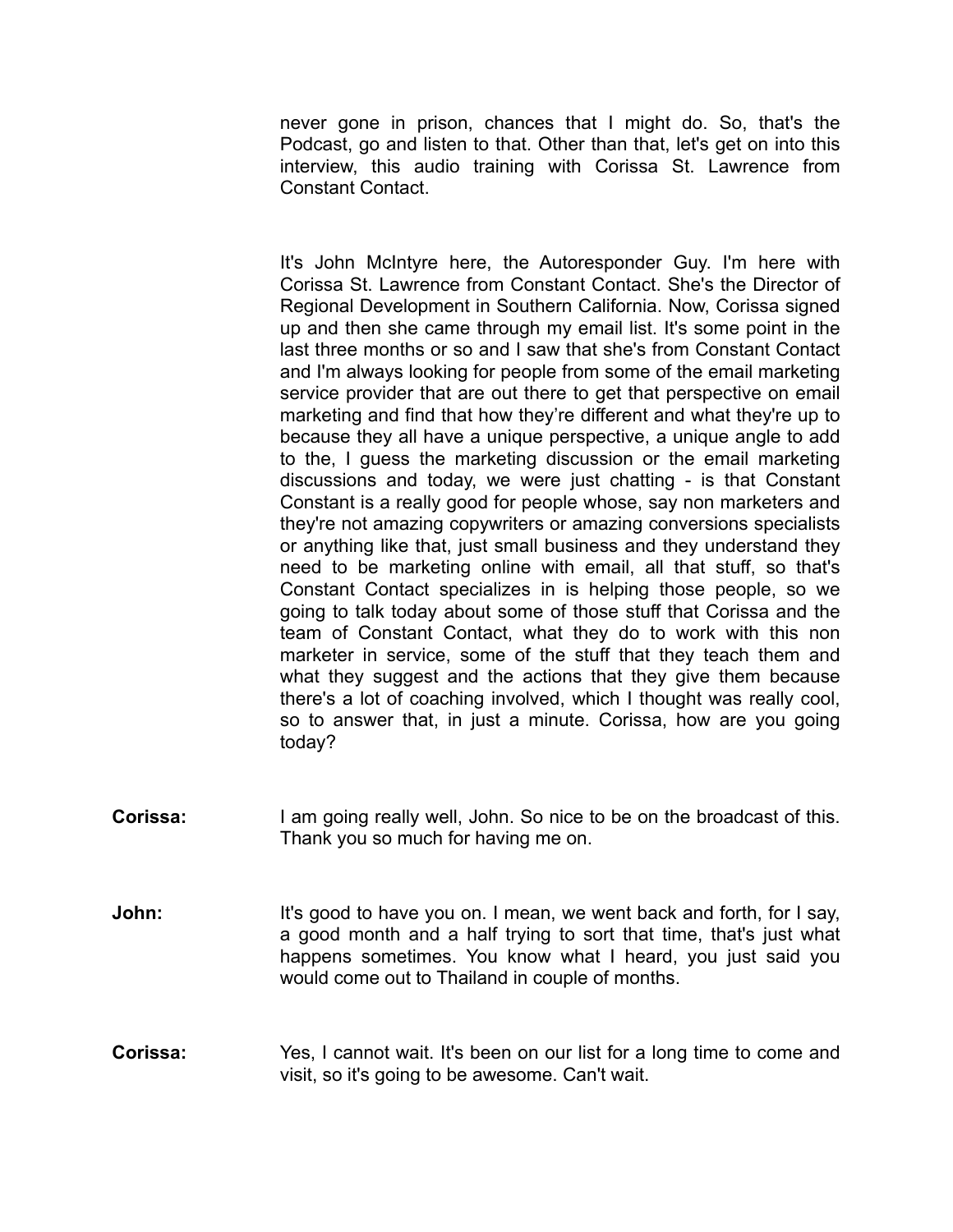- **John:** Sounds a good place. Alright, so before we get into the content that I just mentioned, I've given you a little bit of background and maybe you can fill in the gap, so maybe just give yourself a bit more of an intro on who you are \*\*\*.
- **Corissa:** Sure, I actually came to Constant Contact because I have a passion for helping small businesses and all profits grow, so before joining Constant Contact, I owned a marketing firm where I just did that. I help support the small non profits, as well as small businesses grow through the use of tools that they didn't know about. I mean, they just didn't have any access to this knowledge because they were busy cutting hair and changing tires and doing everything that a small business does. They weren't in the business of marketing and so, for me, it was really.. I saw this need in my community to help these small businesses utilize these tools that I know about, as well as, even back then, utilizing methods that even the large corporations were using that they weren't using. So, that's how I came and actually prior to that, I owned an old different small business. It feels like a lifetime ago, but in a whole another industry and learned on the ground how to market myself and how to grow my business and so, for me, it's just a continuation of that passion to help empower these businesses and helps them work smarter.
- **John:** Okay. So, just to summarize that, you're working with, sounds like the hair dresser or someone, the mechanic down the road, these are people who have no businesses who know customers, but \*\*\* about \*\*\* marketing or incident marketing and then it help with the, that's your avatar role at your client, right?
- **Corissa:** Yes, absolutely. So, really, it's that 0-10 employee group. It is those people who are looking to and know that they have to do marketing. Everyone is hitting them over the heads saying, "Hey, you got to send out emails. You got to be on Facebook. You have to do these things and so, we get a lot of this host, so I, myself and my team here that I manage in Southern California, we go out and actually teach live seminars and teach people how to do go about doing online marketing, whether it's an email or through Social Media. We talked to people about building their brand online and we actually teach people, we get so many folks, have it say, 90% of folks that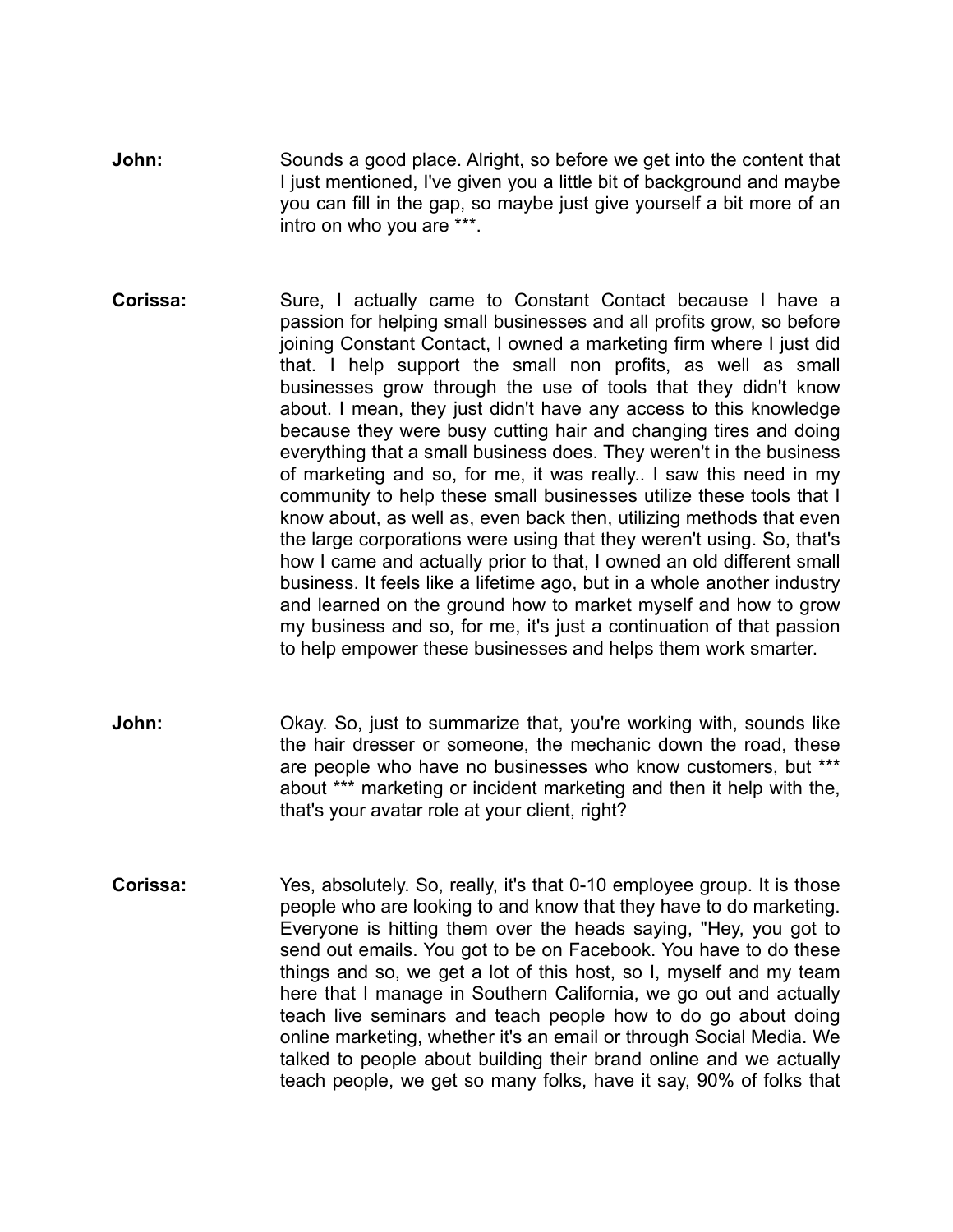come to our classes are the small business owner who doesn't know \*\*\* about marketing.

**John:** Okay, interesting. So, tell me about that, like what happens or I guess, you say you bring them on \*\*\* sign up to Constant Contact until they come to one of your seminars, how about the start, what are some of the mistakes that you see these people make?

- **Corissa:** Oh, gosh. There's so many. I think, one of the biggest mistakes is not engaging with people through their content. They think that, "Okay, great. Now, I've got someone's email. I just start sending them a bunch of information about my business." and we say, "That's a big no no. At the beginning, we really need to build a relationship with these people. They don't necessarily want to immediately hear about who you are, what you do. Let's lead them to the top if you will and certainly you know that best as far as leading people to take that call to action." and so, we're really more of that. We look at nurturing from the beginning, the relationship through sending great content that the audience wants and then, inserting calls to action that makes sense to the business. I guess the biggest mistake they make is not making a plan around that, not making a plan for what it is they really want out of their emails and even their social post. They just go, "Great. Okay, I've got this thing. Now, I'm just going to start writing and sending it out to their emails." and becoming useless, either useless information that don't even have calls to action or they're useless because it's all about them and all about calls to action, but developing a relationship, so we help them balance that.
- **John:** Okay, interesting. So, it sounds like, I mean this is a class that they want people with they've never done sales and if they've never done marketing before, they think that making a sale or marketing a product, you just go at there and you talk all about your product, but one of the first things people have to learn is that before a sale, it's really all about the prospect and before you can mention your product, you really have to figure out who is this prospect, what are their needs, what are their goals, what are their wants, what are they really trying to do in that business, so that when you introduce your product or service, is the solution, the person goes, "Wow! That's profit. Where can I sign up?"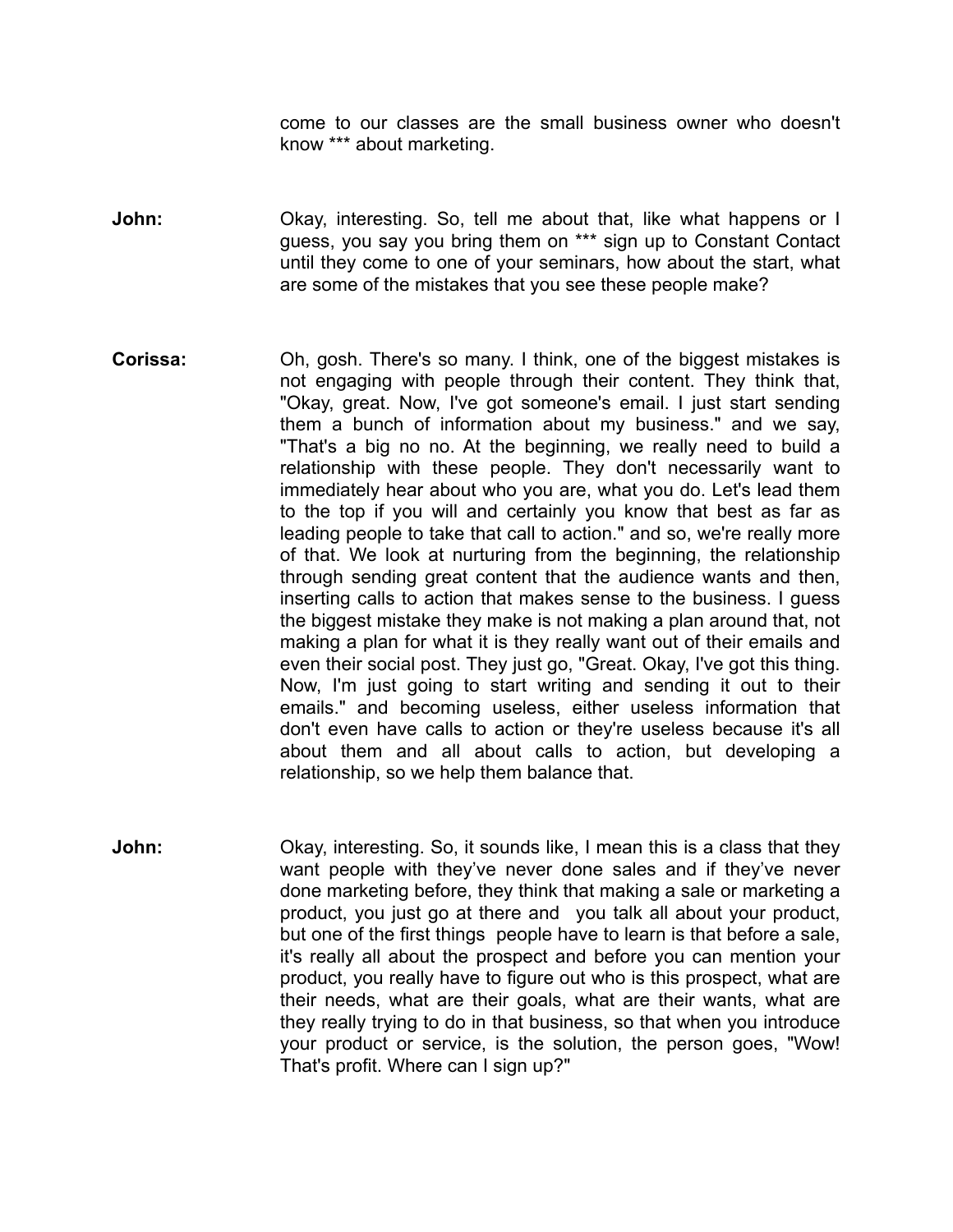- **Corissa:** Absolutely and I've read it in your emails and your posts that you send out. I've said this to my audiences all the time and finding out what the pain is for your prospect. What is it that they really need help with? What is that pains, so that you can become the best solution around that and also among the many mistakes that are made, I think by a novice email marketer, it's really one not knowing what their end goal is, what is the end result they're trying to get and to constantly always talking about themselves and not really helping, either solve the problem or describe things in the correct way and then the third thing is just not doing it, it's not sending, so we have a lot of people who sign up and then they just get, either scared or busy and obviously, if you're not sending stuff out, you're not doing anything with the power that you have at your fingertips and so, that ends to becoming a big problem for small businesses who are juggling a lot.
- **John:** Okay. So, how do you, I mean, you've said you work with these people, coaching them and helping them and telling them what to do, what are the some of the things you get to do to solve these problems or stop making these..
- **Corissa:** Yes. I might see one of these folks or someone on my team has taught a class and they've signed up and that person is excited to go. Our coaches from Constant Contact call, these folks, so they actually reach out and I get so many people like come to seminars who are customers as well and they'll just stand up and go. "I couldn't believe how I got a call from a real person wanting to have me." It's so amazing. I'm from a software company and they just couldn't believe it. I actually reach out to people right away when they sign up and say, "How can we help you?", "Have you done this before?", "What do you know about email marketing?", "What are you scared of?" and just get to what their biggest pain are, so that we can help them in the best way. So, all that coaching is done either through the phone, through online chat or through email and it's really not your typical serve text support. It really goes well beyond that into marketing coaching and empowerment coaching and all the things that we do to try to get our customers be successful.
- **John:** Okay. So, what would you suggest? You said a lot of \*\*\* will come in there and then they think it's just about mailing and crock pot, at least telling them all about the product, what do you see working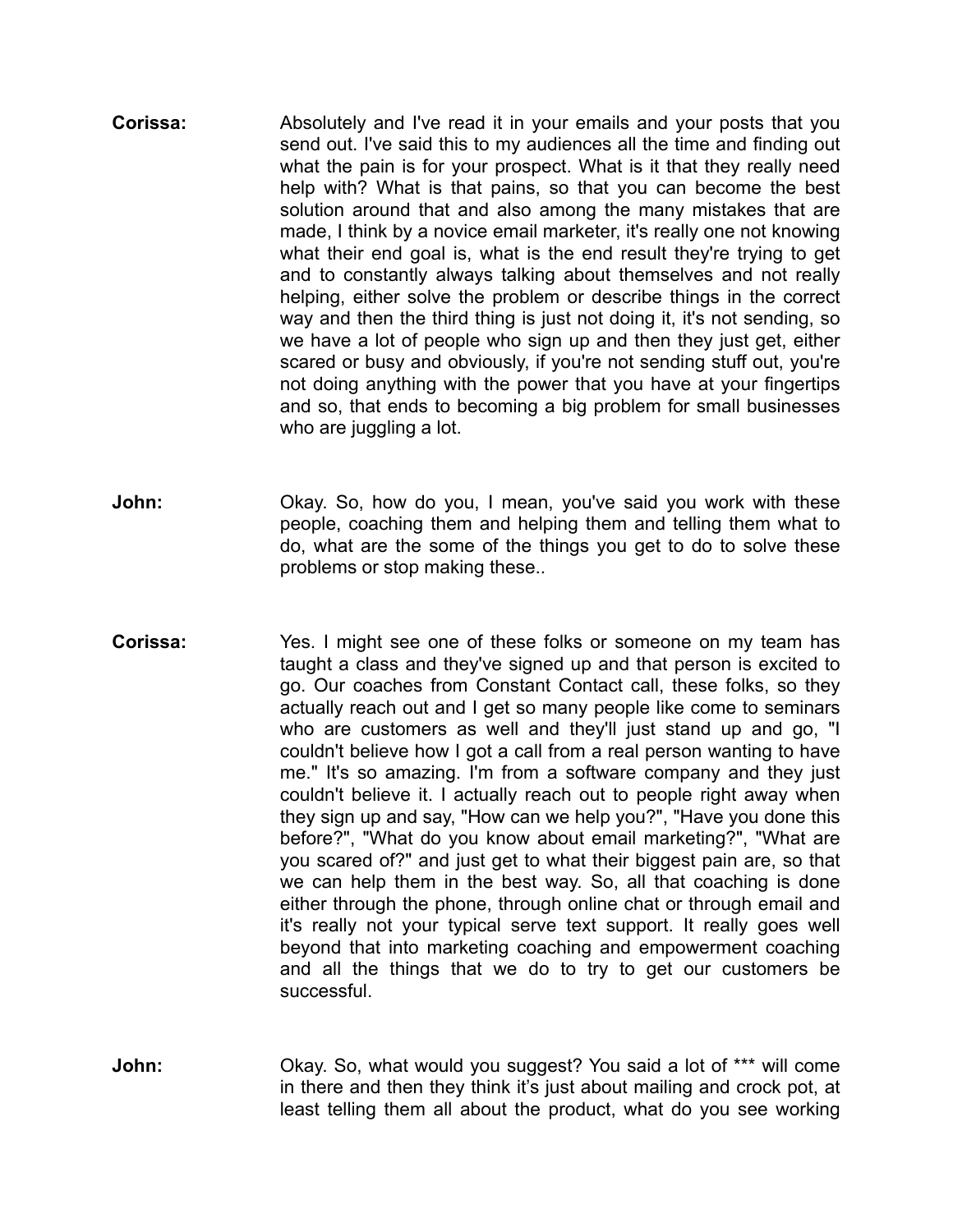with these small businesses in terms of, are we talking surveys or are they doing research or are they keep running orders. What stuff works for them?

- **Corissa:** It's going to depend of course, the business and what they're trying to do with the beginning of what we meet them and see them or when they buy our product, but for a typical small business is just getting into marketing or starting marketing, we tell them, "Okay. Let's gather the contacts certainly, load up your contact list, but segment it if we can, so we know that we're going to be sending.. For example, we have a customer who is a rock climbing gym and they have members for their gym and then they're people who just signed up for their email list and so, that's a really simple way of \*\*\* segment and send out different content to two different audiences, so we'll work with them to do some of that simple stuff at the beginning and then teach them about how to gather information that will help them further segment down the road, so it opens up the conversation for trigger segmenting where your clicking on the link and then that link will then be captured and that response will going to be captured so that someone can then put those folks on a specific list for follow up, specific way or specific author expander list and so, we teach them at the beginning very slowly because again, these are folks who - you say the word Autoresponder and they freak out. So, we work with them or wherever they're at, wherever they're coming into contact to see what would be best, so setting up certainly making sure their accounts ready to go, we within Constant Contact, there's a welcome email that's automatically generated when someone signs up for someone's Constant Contact emails, so we will coach them around how to create a great welcome email, not just a default message, but a welcoming email that \*\*\*..
- **John:** What is that great welcome email look like?
- **Corissa:** So, I'll give you an actual example. There's a green good story of the Eco friendly products store that's in \*\*\*, Massachussetts and I love what they were doing with their welcome email. They actually send: Hey! Welcome to our email list. We're going to be sending out this type of information and if you come into the store and say, I forget what their actual phrase was, but they had a basic to their promo code that you could say when you come to the store and you got a breezable shopping \*\*\*. So, it was a way that to drive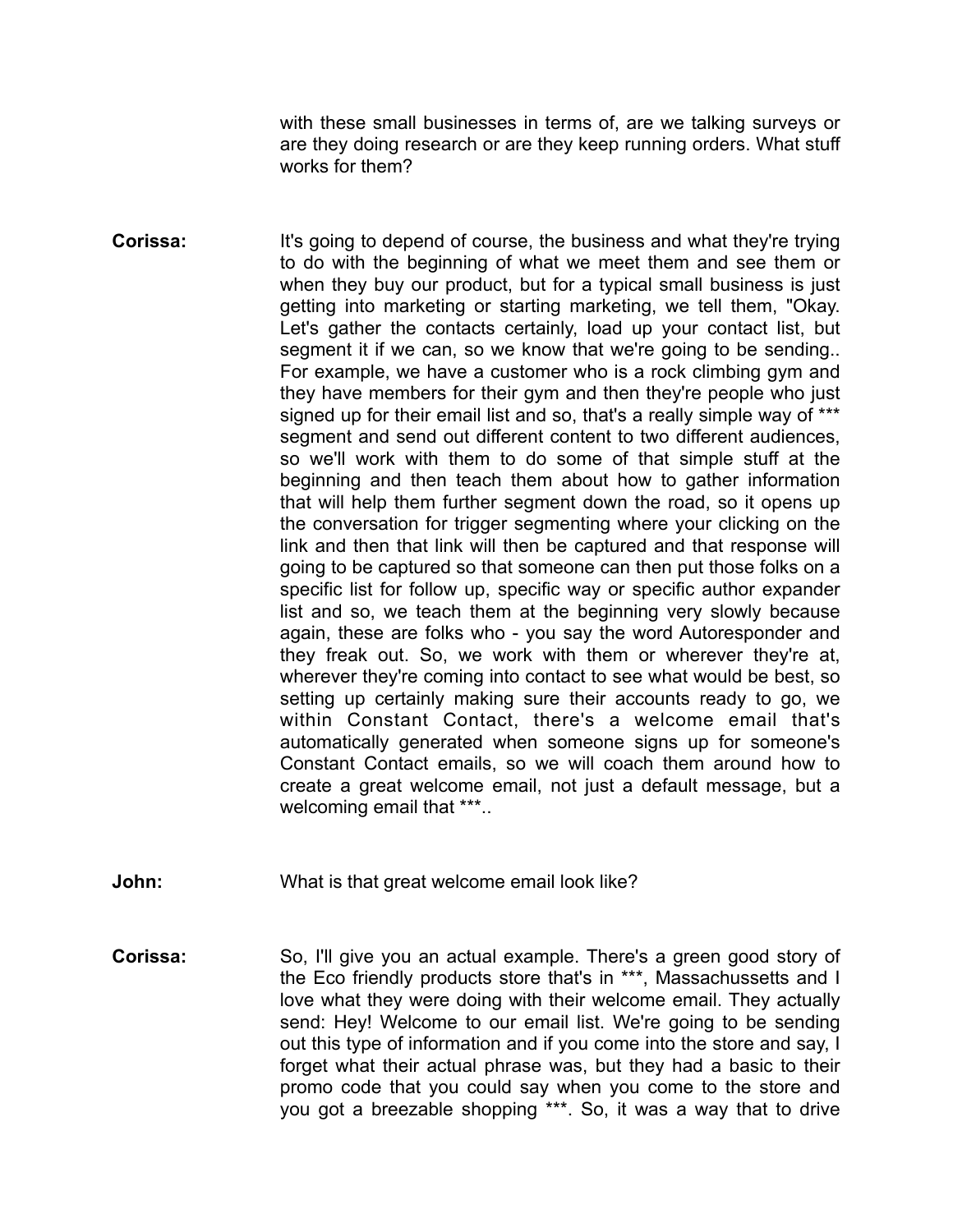people directly into their store and to thank them for joining their email list. Really simple, it got them right at the beginning when people signed up and were excited and it drove people to their store. So, that's a simple welcome email, welcome offer that we would recommend our audience to do and then from there, they can set up autoresponders that are based on obviously, different types of results they're trying to get, different calls to action and certainly, you know better than me about that.

- **John:** Yup. That's interesting. So, if I'm a hairdresser or I'm a mechanic or I'm an organic health food store, that's a really cool idea. When someone signs up and immediately, you give them something really cool. I mean, this is a local business, so I haven't really done much of this, I work with a lot of them, \*\*\* with digital products or just consulting services. That's certainly not so much a small business like this, so it's interesting that you sort of what works and what's the staff works for, but I like that idea, how making an author like that straight away with something really cool, like I come in for \$10 off when you have your first hair cut or something like that, getting them right to the store because chances are they're 10 minutes down the road.
- **Corissa:** Exactly, right. We're talking about people who are their immediate target audience right there on the corner and \*\*\* work with a lot of online businesses, as well as people who surf international markets, but certainly, good core, agroup of our customers are knocking up and they can just offer something great to start to engage right away. It may not be, "Hey, come into the store." It could be, "Call us and you get this thing." or it could be that they click on the link and they're able to download an ebook or a white paper or series of videos that were created for them.
- **John:** Okay, and what do you see working best? I just noticed on your website, like \*\*\* templates for these small businesses or like a text space email or a plan, what sort of email usually work?
- **Corissa:** Before our client, again, depending on the type of business they are because we work with \*\*\* non profit, but typically, a nice little mix of, I would say mostly, text space, but with supported images. So, I would never recommend people to include an image that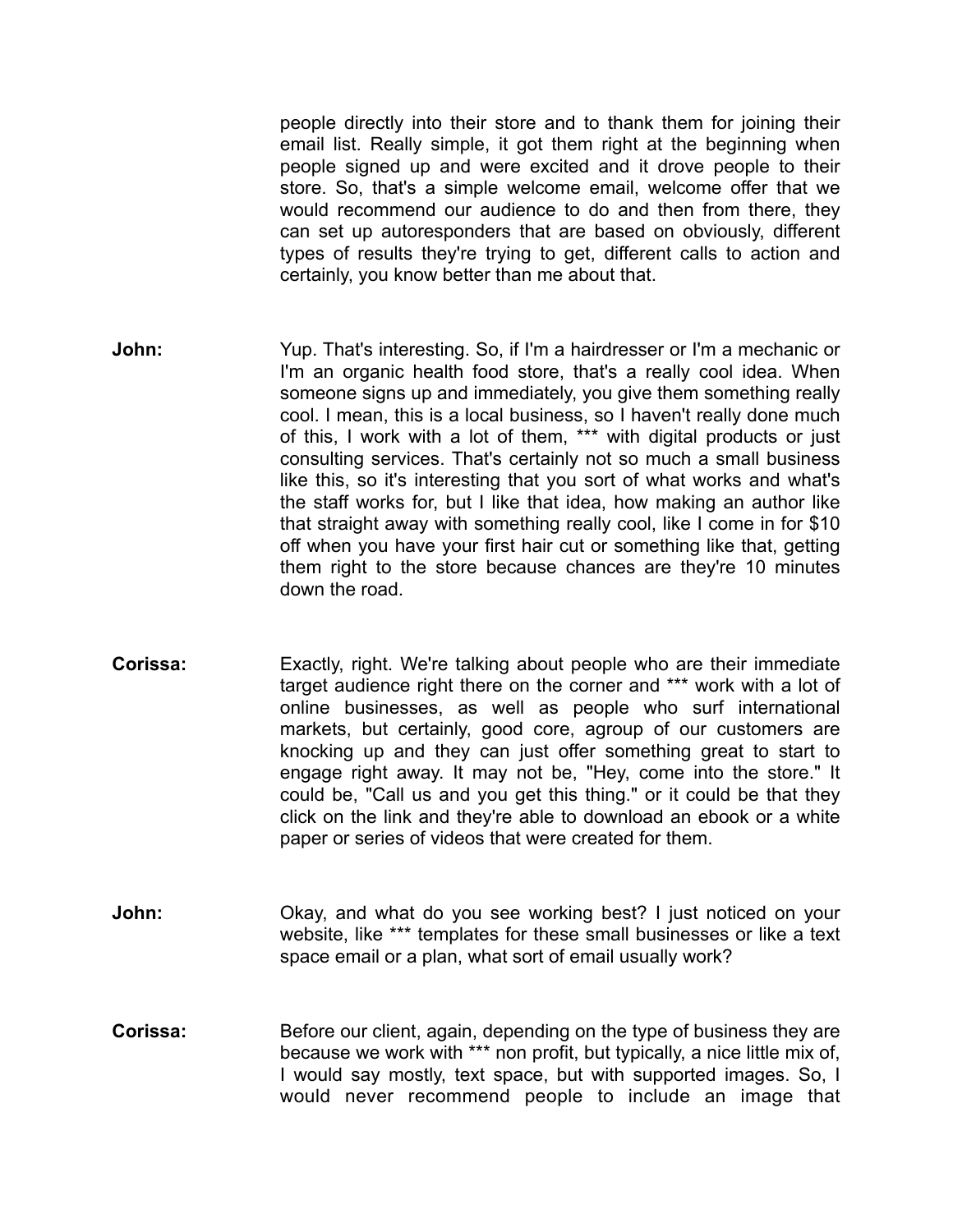overpowers or overshadows the content, the text because that's the most important part is getting people to believe what it is I am to say to hopefully to get them to do what you want them to do, so the images are great and nice eye catcher, but they really should just be supportive to the copy.

- **John:** Yup. Okay. And you mentioned BTB (Business To Business Emails), I hear a lot of people would come to me and then like, "Why email marketing?" Maybe it works for BTC, but for Business To Business, probably doesn't work, I think it's different. It's too difficult or businesses don't respond to that stuff. Obviously, it does, I mean you said you got BTB customers, what's working for them?
- **Corissa:** Yes. It's really being the expert and showing up to prove that extra cheese through great content and then you can move them to whatever next step that they need to take, so BTB similar, I would say, to a doctor in the sense of.. Someone's not going to just click on a button to \*\*\* a doctor or necessarily just see something and then email, "I'm going to hire this company for \$10,000 worth of consulting services.", so this higher and not just higher and a price like, but just longer sales cycle types of businesses and they do really well with email because it's that, if you're providing great value as they sent content they're building their relationship and then also prooving their expertise, so if you're talking about selling our expertise, you want some of the higher \*\*\* from marketing or you want someone to book you as their surgeon, then you really need to prove to them that you're the expert that they need. So, it's about sharing expertise, and then also, giving people great calls action every time so that they \*\*\* the ones that are ready can take that next step.
- **John:** It's one of the cool things about the content, like I've noticed with that podcast of \*\*\* and the emails that I send, that really has a powerful effect or a powerful influence on the positioning in the way people see me and my business. It really creates an expert positioning and I didn't really understand it before I started. When you just send out, it's got to be valuable, it's got to be good content and it's relevant, all that stuff. If you just do that regularly, you start to be seeing this preeminent expert in the eyes of your customers and clients and prospects.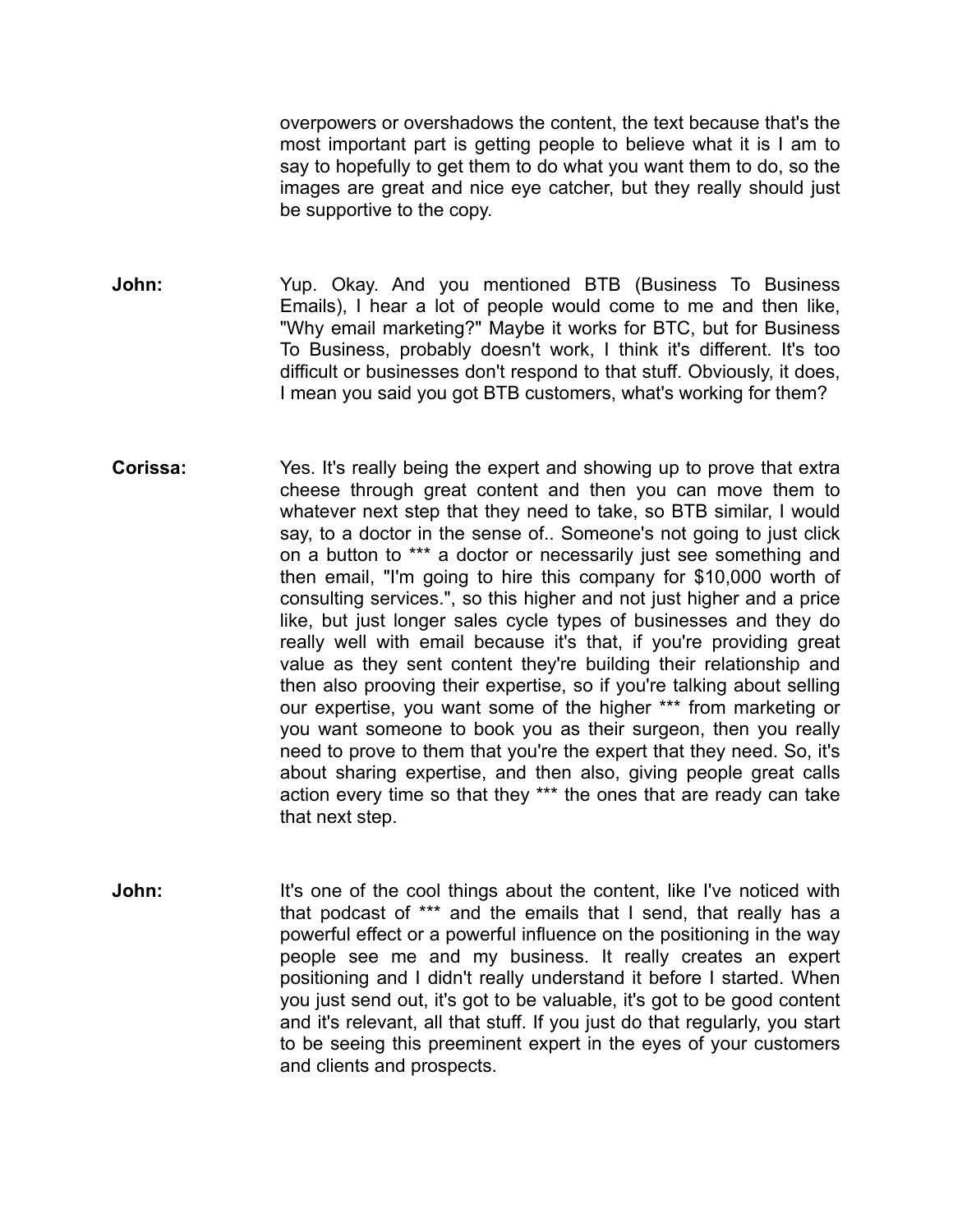- **Corissa:** Absolutely. You're spending the time sharing that expertise and even if your the biggest expert in your field, the fact that you're the one with the bull horn, you're the one that actually making the connections and talking, it will put you in that seat as the preminent expert, so it's really about making, not just the connection, but then nurturing that connection to all of that great valuable content.
- **John:** Right. So, I'm interested, can you give me an example of say like, a Business To Business email or like an example of an email that business might send out to another business to get them to hire them?
- **Corissa:** Well, I think it's certainly not something is going to happen across one email, but in a series of emails, let's say, it would be about sharing their possibly customer or starting out with talking about their expertise, but not telling people about their expertise, but illustrating their expertise whether case studying, customer store or through a series of tips and advice that they give, which \*\*\* they're going to be giving advice around something that means, they obviously have expertise around it, so if you frame it in the: I'm teaching you something. I'm sharing something to help you because I know this stuff, then it's all about the audience and I think anytime that an expert or a BTB can make it about the audience, they're going to start winning over that audience and building up the credibility that they need with that audience, so that a person whose ready to hire whatever you do is going to look to you. So, it's a reframing then you can easily tell people that, "Hey, we have expertise and excellency." or you can just show them that you have that expertise by sharing information that helps them around that expertise.
- **John:** Right. I like that. And so, I mean, one challenge to BTB is that I found some of the clients that I've got \*\*\* is you call to actions change a little bit because you're right, people aren't going to buy from just one email, often they might not even be the head of the company that might be working in the Marketing Department or any other department. So it's like you got to, this comes back to the empathy thing or understanding what your \*\*\*, in the case, let's say an employee, they're going to be motivated to buy on a different, they want different benefits to, say someone at the head, they want to make money and they want to grow at the bottom line and that sort of thing. Someone in the middle, an employee wants to make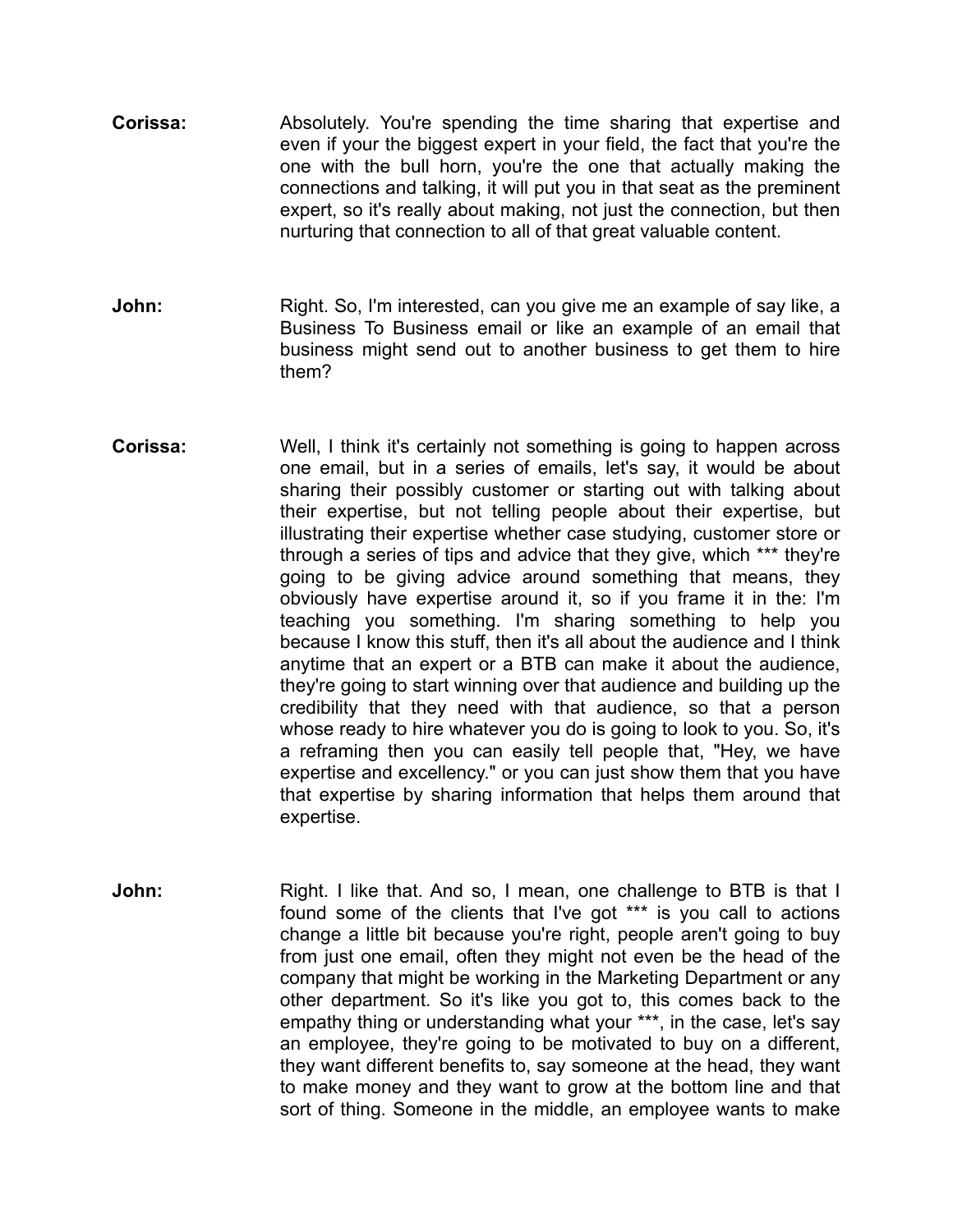mostly do a good job, making a good impression, maybe get a bonus, that sort of thing. So and then that changes the call to actions in the sense that this person in that department, maybe they can actually buy the product themselves, but they're responsible for convincing their boss to buy the product. So when you take that into that \*\*\* call to action \*\*\* and instead of saying, "Buy now.", maybe, you got some ideas that I'm assuming is going to be something like, "Reply to this email." or "Give us a call or something this phone number." or "Download this white paper." and then the white paper has a call to action.

- **Corissa:** Absolutely. So anything that they can share or \*\*\*, that happens a lot with us where it is a marketing person or even an administrator \*\*\* that signs up to come to our class and they're coming to do this information gathering for their boss and so, if you can get them with some next step with you whether, it's to a class that your teaching or to a webinar that you are holding or to your white paper or ebook. It's just going to deepen the connection and get them a little bit closer to taking that steps so ultimately, one of the educating that person who can then pass along the education and the information and I think, if you know that you're talking to a non decision maker who influences a decision maker then if you'll empower them with information, knock down some objections as you go and if you could provide them, go as far as providing them infographics and reports that they could even print out and share with their boss or decision maker, you're really empowering them and making them look good, so that's pretty good strategy.
- **John:** I love that idea of giving them what they need to be able to explain to their boss why they should buy the product or why they should buy the service. So, it's cool to think, you even had an email like look, we know, you know that this is a useful thing, what we wanted to do, we know that it's not really up to you to make the decision, so if \*\*\* special PDF or \*\*\* that outlines ten reasons why your boss buys this product or service, so that they can take it or you could say, "Use a PowerPoint Presentation \*\*\* to your boss." You have a lot of fun with it.
- **Corissa:** Absolutely right and then they're going to love you for it because it's going to make them look good and whether, they make the decision and to come over to you and make some look good the fact that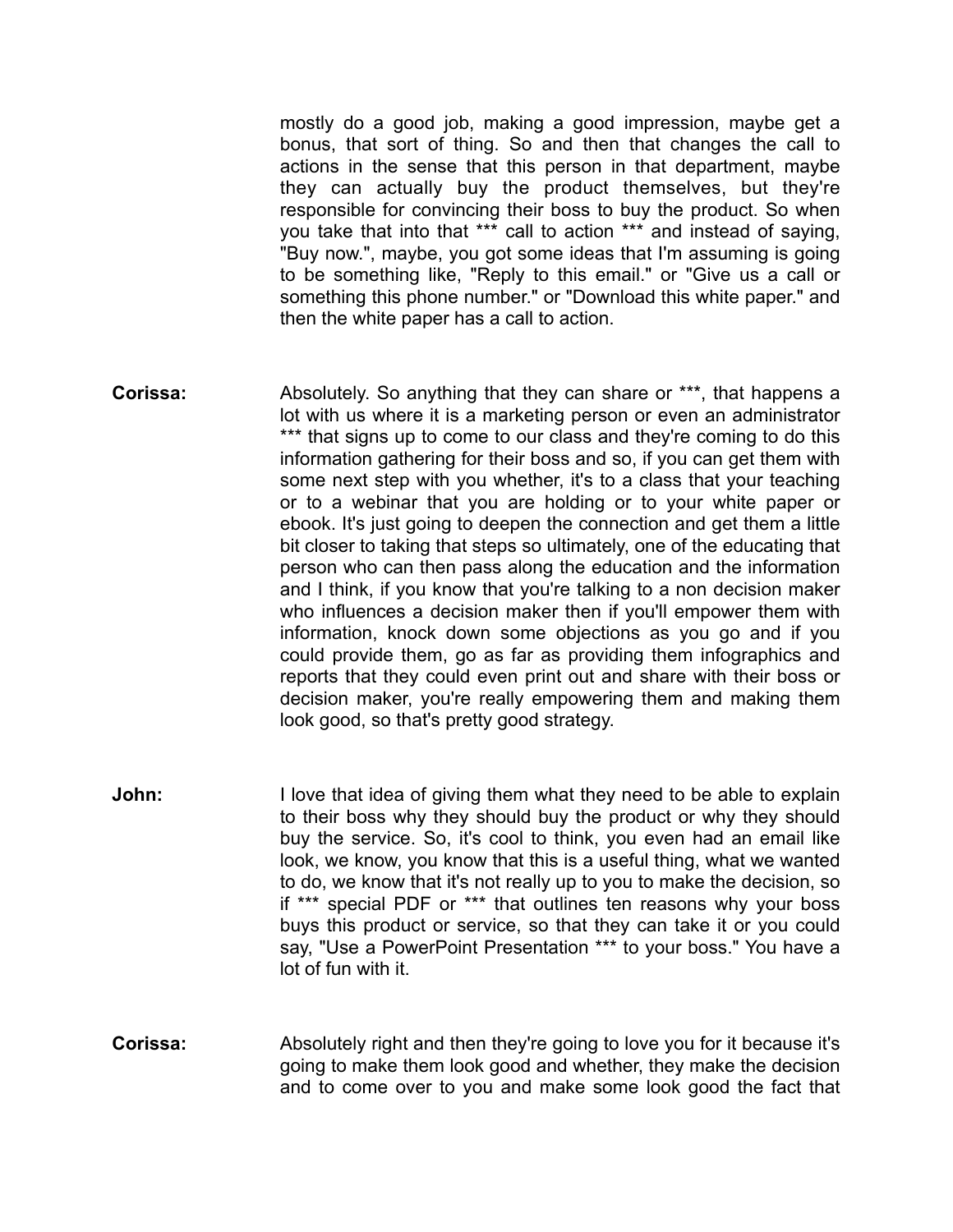they're acting professionally and do diligence that they need to do to make the good decision.

- **John:** And that really comes into the empathy of understanding that the employee usually, it depends on the company, but usually is more interested in doing a great job and getting respect within the company, maybe increasing his/her positioning for the next promotion or something like that and then you can start to tail the content, \*\*\* benefits of doing business with you. I have a conversation with a friend a while back, we talked about what benefits in \*\*\* benefits, it's so important, always \*\*\* about the benefits of the product or service and that's how really you saw it, which is true, but only to a point in the sense that you could still get the wrong benefits like if you're selling to the employee, but you're talking about how great it's going to be on businesses automated or you can just disappear and you can take off and live in Thailand for example \*\*\*. It's just not going to make sense because the benefit doesn't relate to them. It's not relevant and that's not the benefit that isn't really looking for and that's not the benefit that's going to get to enjoy. So, it's like it's great to talk about benefits, but you have to tail the benefits to the person you're talking to.
- **Corissa:** That's so true. I've never looked it that way, but it goes back to what we're talking about. I was \*\*\* segmentation and making sure that you know who you're talking to and that you spend the time, whether it's up front and certainly, as you go and grow these relationships to segment your audience so that you could have more intimate conversations with each of those audiences and tailer the conversation to them. They can only do that if you know who they are.
- **John:** Right. It's a one way to do this with BTB guys is that, you could say at the start, it depends on the marketing. Maybe, you go both people sign up, employees and business centers, so you're not really sure how to talk to them, you could have one on your form, you just say, "Are you a business center or are you an employee of the company and then you just have two different Autoresponders, so you can \*\*\* those two different groups of people.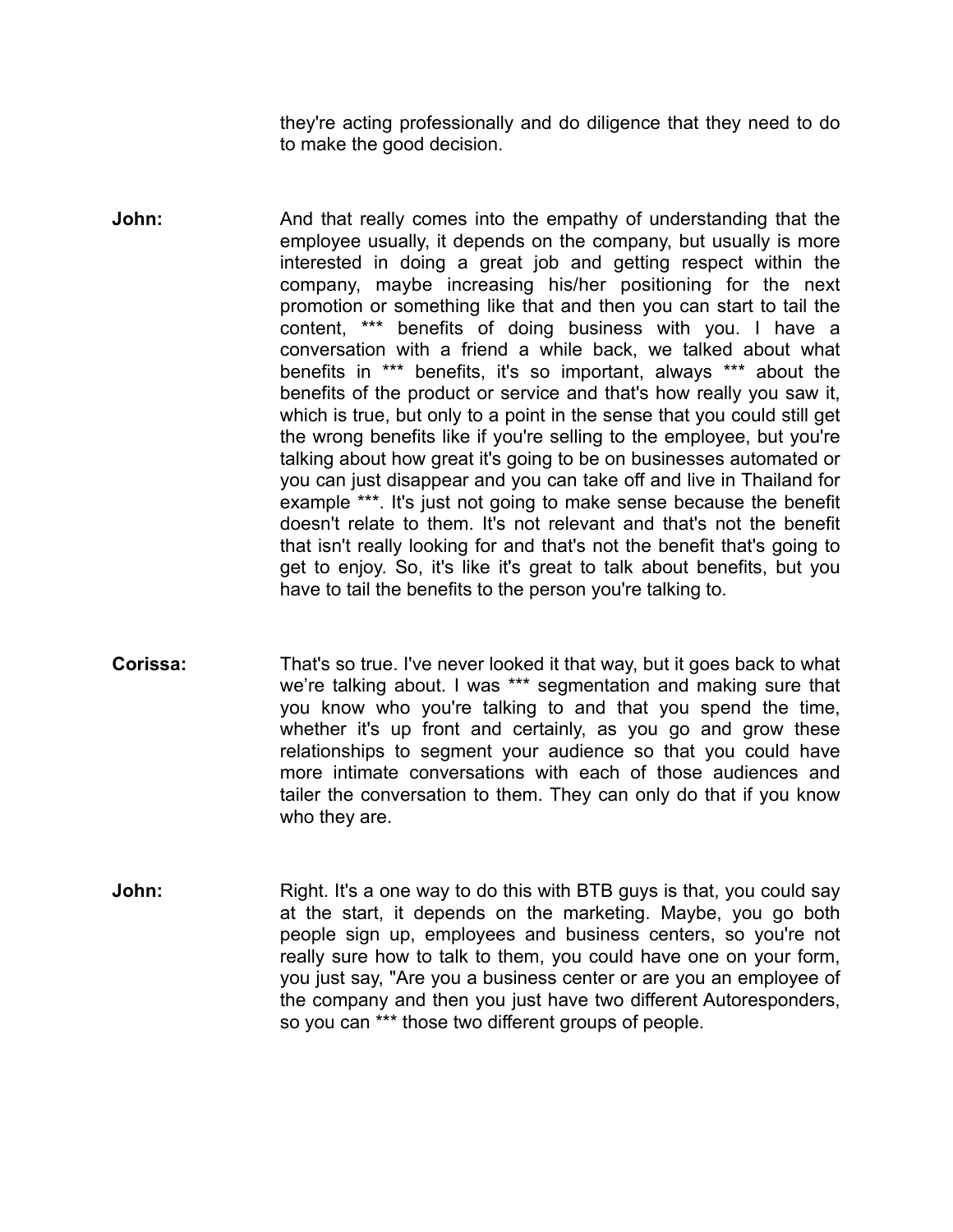- **Corissa:** Absolutely. So with Constant Contact, very simply when people are signing up for the email, they can indicate who they are within the contract system. You could send out a survey that has more director, questions that can more get into the \*\*\* of who they are and then you can go into each contact detail and tag those details with specific bits of information that will be helpful for you and in segmenting them so it's all there, you have the capability to do it with our tool and with others that are out there, so it's just taking the time to do it and when you do, yours going to get way better results so it's important and smart to do it.
- **John:** That's cool. We were right on time before we go to that, we've been talking about Constant Contact a little bit through here, tell me a bit more of what someone gets when they sign up, obviously, they're going to get a phone call, which I'm always tempted to sign up just to get that phone call. Tell me more about Constant Contact and what they get and where can people learn more about it.
- **Corissa:** Yes, absolutely. So, signing up is pretty simple, you just go to www.constantcontact.com and you can sign up for a free trial. We offer 6 day free trail with no obligation within that 6 day period, just so everyone knows, you can import 10 contacts or up to 10 contacts, so really, the trial is more of a test drive, a test run of the products, rather than to really test out sending campaigns really look at reporting, much of that, out of 10 contacts. So when you're ready and you feel like, "Okay, I get the product. I understand how it works and I just want to go.", you can convert to buying. We charge a monthly subscription fee for that and based on the tools that you want to have access to the sides of your list, the pricing will vary.
- **John:** Cool. And that's all in www.constantcontact.com?

**Corissa:** It is. Yes.

**John:** I'll have the links to that in the show notes in the www.mcmethod.com. So thank you for coming on the show, Corissa.